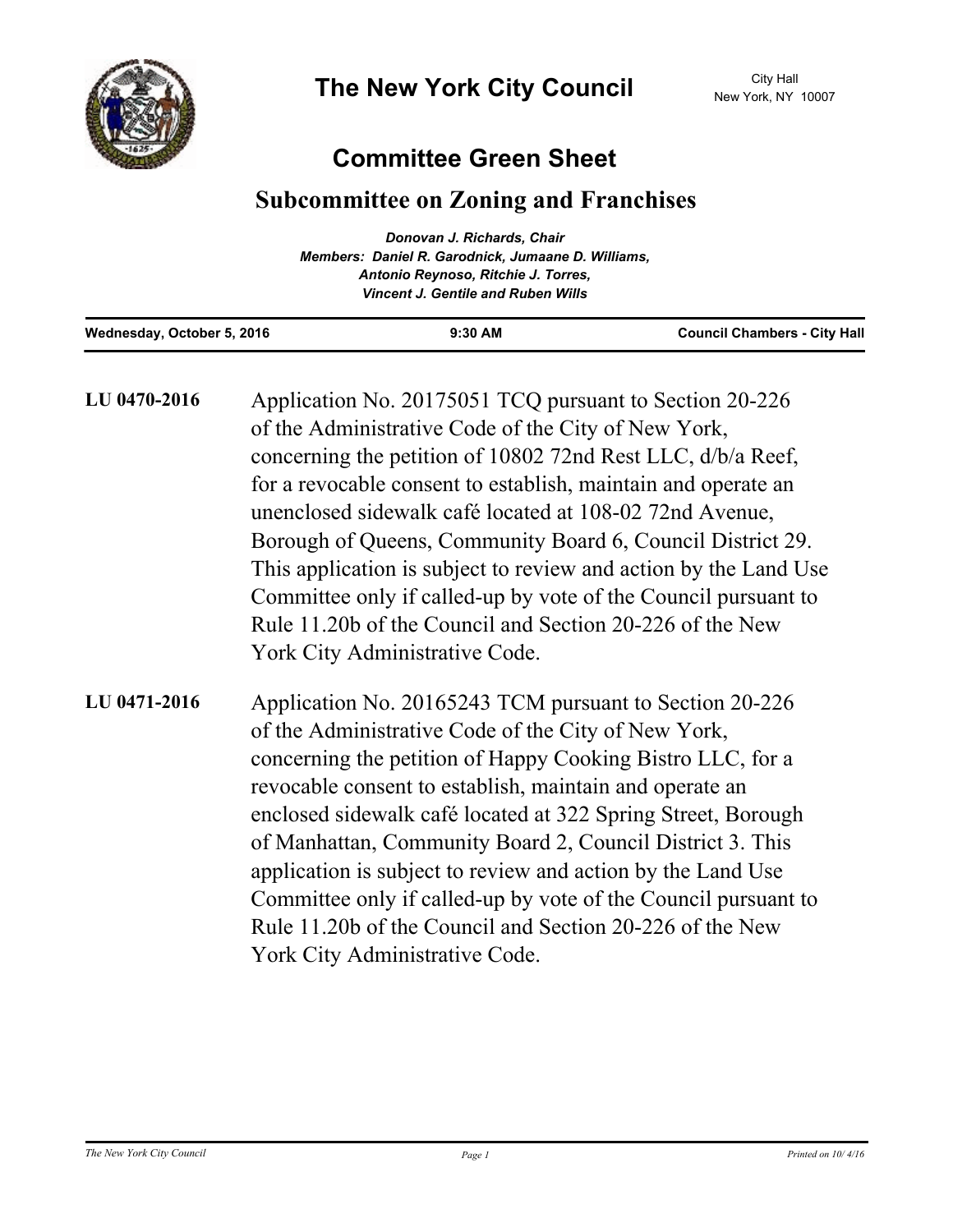| LU 0472-2016 | Application No. C 160030 ZMK submitted by 385 Gold<br>Property Investors IIA, LLC pursuant to Sections 197-c and<br>201 of the New York City Charter, for an amendment of the<br>Zoning Map, Section No. 9a, changing existing C6-4 and C6-1<br>districts to a C6-6 District on property located at Willoughby<br>Street and Flatbush Avenue Extension, Borough of Brooklyn,<br>Community Board 2, Council District 33.                                                                                                                                                                                                                                                                                                                     |
|--------------|---------------------------------------------------------------------------------------------------------------------------------------------------------------------------------------------------------------------------------------------------------------------------------------------------------------------------------------------------------------------------------------------------------------------------------------------------------------------------------------------------------------------------------------------------------------------------------------------------------------------------------------------------------------------------------------------------------------------------------------------|
| LU 0473-2016 | Application No. C 160054 MMK submitted by the New York<br>City Department of Housing Preservation and Development<br>and the New York City Economic Development Corporation<br>pursuant to Sections 197-c and 199 of the New York City<br>Charter for an amendment to the City Map involving the<br>elimination, discontinuance and closing of a portion of<br>Flatbush Avenue Extension and its intersection with Gold<br>Street, Borough of Brooklyn, Community Board 2, Council<br>District 33. This application is subject to review and action by<br>the Land Use Committee only if appealed to the Council<br>pursuant to Charter Section 197-d(b)(2) or called up by vote of<br>the Council pursuant to Charter Section 197-d(b)(3). |
| LU 0474-2016 | Application No. N 160029 ZRK submitted by 385 Gold<br>Property Investors IIA, LLC, pursuant to Section 201 of the<br>New York City Charter, for an amendment of the Zoning<br>Resolution of the City of New York, modifying Article X,<br>Chapter 1 to add a new C6-6 District and update its bulk and<br>envelope regulations in the Special Downtown Brooklyn<br>District, and modifying Appendix F for the purpose of<br>establishing a Mandatory Inclusionary Housing area on<br>property located at Willoughby Street and Flatbush Avenue                                                                                                                                                                                              |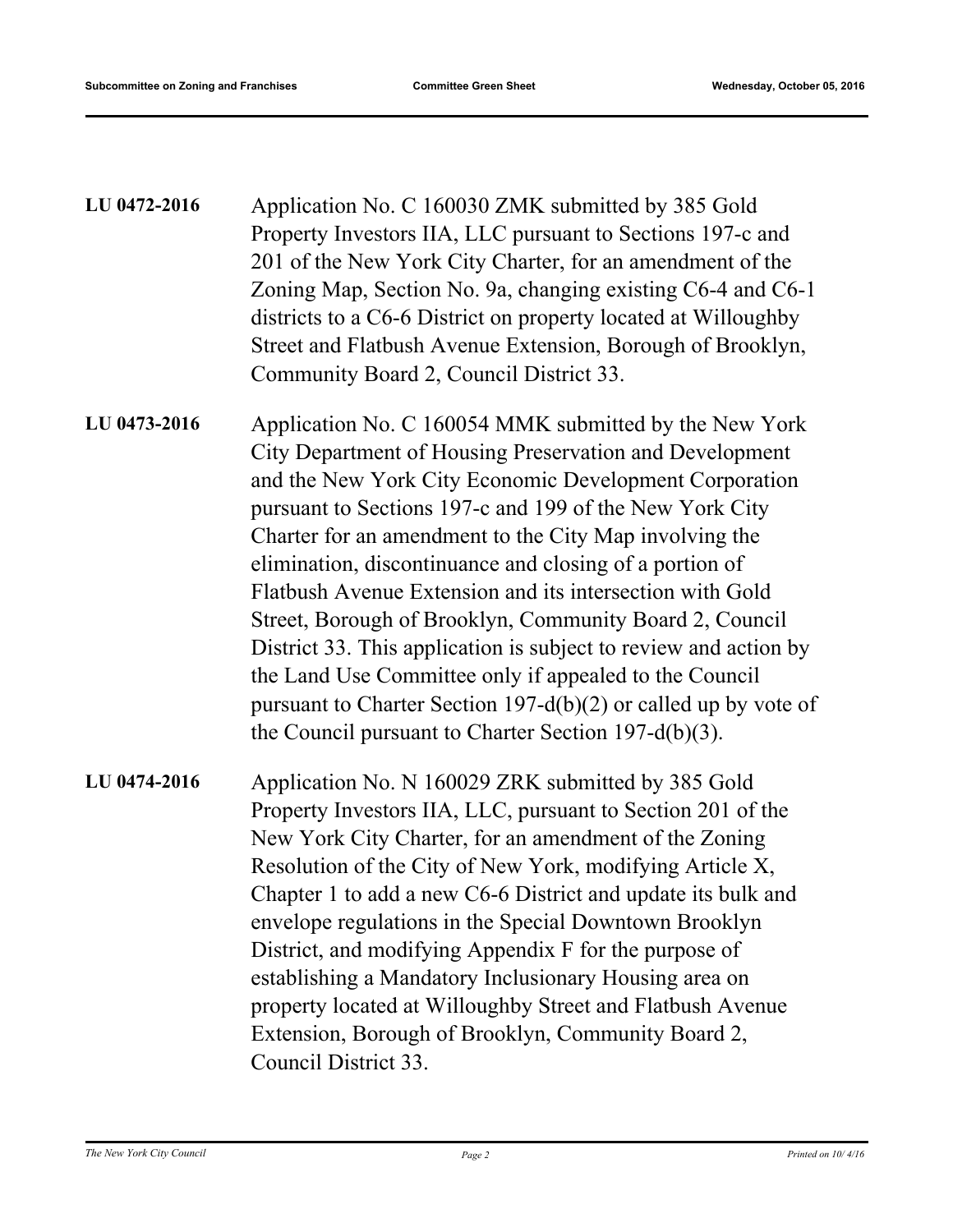| LU 0475-2016 | Application No. N 160250 ZRX submitted by MLK Plaza,<br>LLC, pursuant to Section 201 of the New York City Charter,<br>for an amendment of the Zoning Resolution of the City of New<br>York, modifying Appendix F for the purpose of establishing a<br>Mandatory Inclusionary Housing area on property located on<br>either side of 147th Street between Austin Place and Southern<br>Boulevard, Borough of the Bronx, Community Board 1,<br>Council District 8.                                                                                                                                                                                                                                                                                                |
|--------------|----------------------------------------------------------------------------------------------------------------------------------------------------------------------------------------------------------------------------------------------------------------------------------------------------------------------------------------------------------------------------------------------------------------------------------------------------------------------------------------------------------------------------------------------------------------------------------------------------------------------------------------------------------------------------------------------------------------------------------------------------------------|
| LU 0476-2016 | Application No. C 160251 ZMX submitted by MLK Plaza,<br>LLC, pursuant to Sections 197-c and 201 of the New York<br>City Charter, for an amendment of the Zoning Map, Section<br>No. 6c changing existing M1-2 and M1-3 districts to an R7X<br>and C1-4 District, on property located on either side of 147th<br>Street between Austin Place and Southern Boulevard, Borough<br>of the Bronx, Community Board 1, Council District 8.                                                                                                                                                                                                                                                                                                                            |
| LU 0477-2016 | Application No. C 160148 ZSM submitted by 221 W29<br>Residential LLC pursuant to Sections 197-c and 201 of the<br>New York City Charter for the grant of a special permit<br>pursuant to Section 13-45 and 13-451 of the Zoning<br>Resolution to allow an attended accessory off-street parking<br>garage with a maximum capacity of 45 spaces in portions of a<br>proposed mixed use building on property located at 217 West<br>29th Street, Borough of Manhattan, Community Board 5,<br>Council District 3. This application is subject to review and<br>action by the Land Use Committee only if appealed to the<br>Council pursuant to Charter Section 197- $d(b)(2)$ or called up<br>by vote of the Council pursuant to Charter Section 197-d(b)<br>(3). |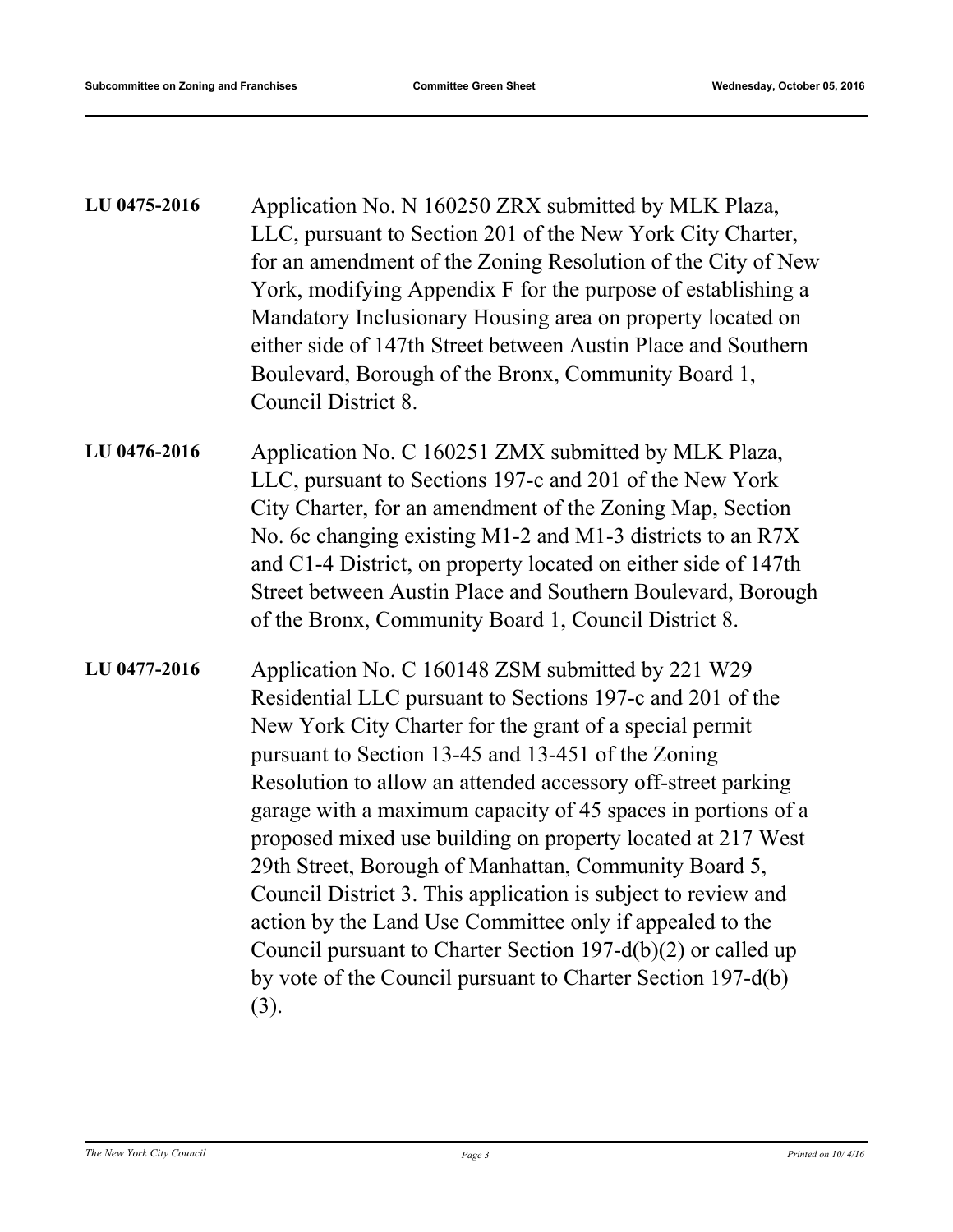| LU 0478-2016 | Application No. N 160147 ZRM submitted by 221 W29<br>Residential LLC pursuant to Section 201 of the New York City<br>Charter, for an amendment of the Zoning Resolution of the<br>City of New York, establishing Section 42-486 relating to<br>streetscape provisions in M1-6D districts in Community Board<br>5, Borough of the Manhattan, Council District 3.                                                                                                                                     |
|--------------|-----------------------------------------------------------------------------------------------------------------------------------------------------------------------------------------------------------------------------------------------------------------------------------------------------------------------------------------------------------------------------------------------------------------------------------------------------------------------------------------------------|
| LU 0480-2016 | Application No. C 160219 ZMQ submitted by Rockaway<br>Beach Hotel, LLC pursuant to Sections 197-c and 201 of the<br>New York City Charter, for an amendment of the Zoning Map,<br>Section No. 30b changing an existing R5B and C1-3 District to<br>a R6A and C2-5 District, on property bounded by Rockaway<br>Beach Boulevard, Beach 108th Street, Rockaway Beach Drive,<br>and Beach 109th Street, Borough of the Queens, Community<br>Board 14, Council District 32.                             |
| LU 0481-2016 | Application No. N 160220 ZRQ submitted by Rockaway<br>Beach Hotel, LLC, pursuant to Section 201 of the New York<br>City Charter, for an amendment of the Zoning Resolution of<br>the City of New York, modifying Appendix F for the purpose<br>of establishing a Mandatory Inclusionary Housing area on<br>property bounded by Rockaway Beach Boulevard, Beach 108th<br>Street, Rockaway Beach Drive, and Beach 109th Street,<br>Borough of the Queens, Community Board 14, Council<br>District 32. |
| LU 0489-2016 | Application No. N 160377 ZRK submitted by Community<br>Board 10, Brooklyn, pursuant to Section 201 of the New York<br>City Charter, for an amendment of the Zoning Resolution of<br>the City of New York, concerning Section 73-622<br>(Enlargement of single- and two-family detached and<br>semi-detached residences), Borough of Brooklyn, Community<br>Board 10, Council District 43 and 38.                                                                                                    |